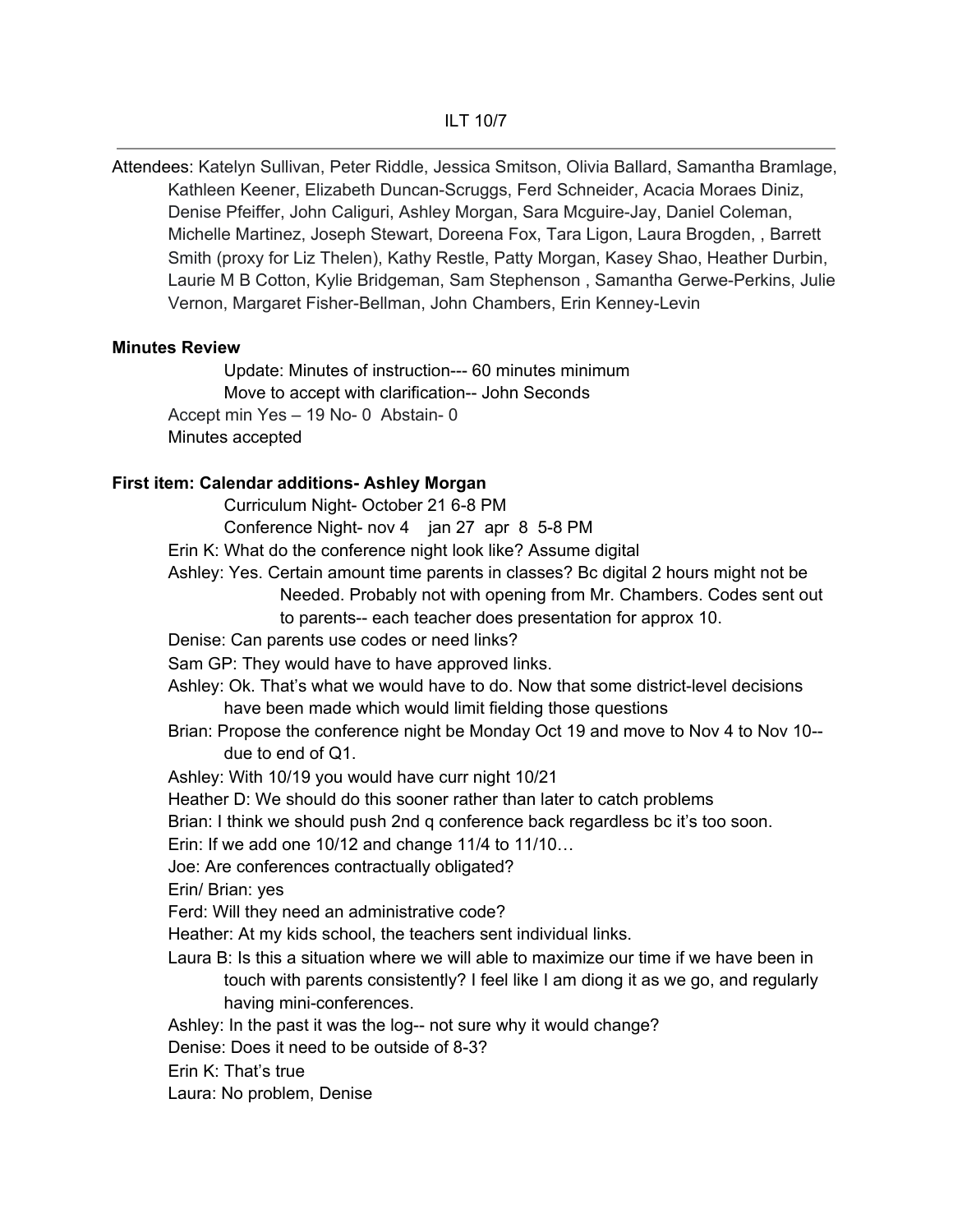John C: We will send out log once we confirm dates

Ferd: For open house, what is expectation? Would a created video satisfy a "live show"?

Joe: That's not a horrible idea-- but not having the interaction with parents takes away from purpose of night

Ashely: What's the contractual obligation?

Erin: When we were in person, if you weren't physically present, you had to take leave/ sick time. Some of the math discussed that most are Wednesdays and that might limit complete participation. Should we change some to other days of week?

Brian: 11/10 is a Tues and we have 11/11 off for Veteran's Day

Erin: Recap-- oct 12, nov 10, jan 27, apr 8 conference. Digital open house 10/21 6-8 Heather: Curriculum Council is on 11/10

Ferd: we have done that before. IN terms of conference night with parents, plenty of us have had conferences outside of p/t conference night. IN the past, some of us have had walk-ins. I think the point is for parents to know that teachers are available on these dates. I assume info will be distributed to parents. Parents will need to schedule individual conferences to maintain privacy.

John: That's what I thought we were discussing-- individual codes per conference. Laura: Can I get a little more information from Laurie or Sam-- if we schedule through

google calendar/ sign up genius can we create unique slots?

Sam GP: Yes-- communication will show up automatically.

Laura: I think that's our answer

- Ferd: we have plenty of people who don't know what GOogle calendar is and we are looking at Monday.
- Kathy R: Is this turnaround too ambitious?

Denise: What about Monday 10/19?

- Margo: The library will make sure something goes out so everyone knows how to do this.
- Erin: Should we move to 10/19? This would put conference and open house in same week.
- Sara MJ: Since it's after first quarter, it might be a good idea to invite parents with low grades, rather than wait for appts to fill up.

John: It's never really the parents who are in danger who sign up…

Sara MJ: That's why you send it to parents who need it first.

John: THis might tick off the majority. I think we need to have conference night for the people who want to sign up.

Erin: Back to the 12… 15th suggested in chat.

Denise: Do we have a faculty meeting on the 12?

Ashley: yes

Erin: let's vote on the days…. It looks like it's an even split

Ashley: what about the 14th?

Erin: It is in before the end of quarter.

Ashley: I am concerned about grade-grubbing at this time.

Ferd: When are quarter grades due? Thurs after quarter? Grading material in this

electronic era takes longer. This feels like a time crunch in quality of evaluation.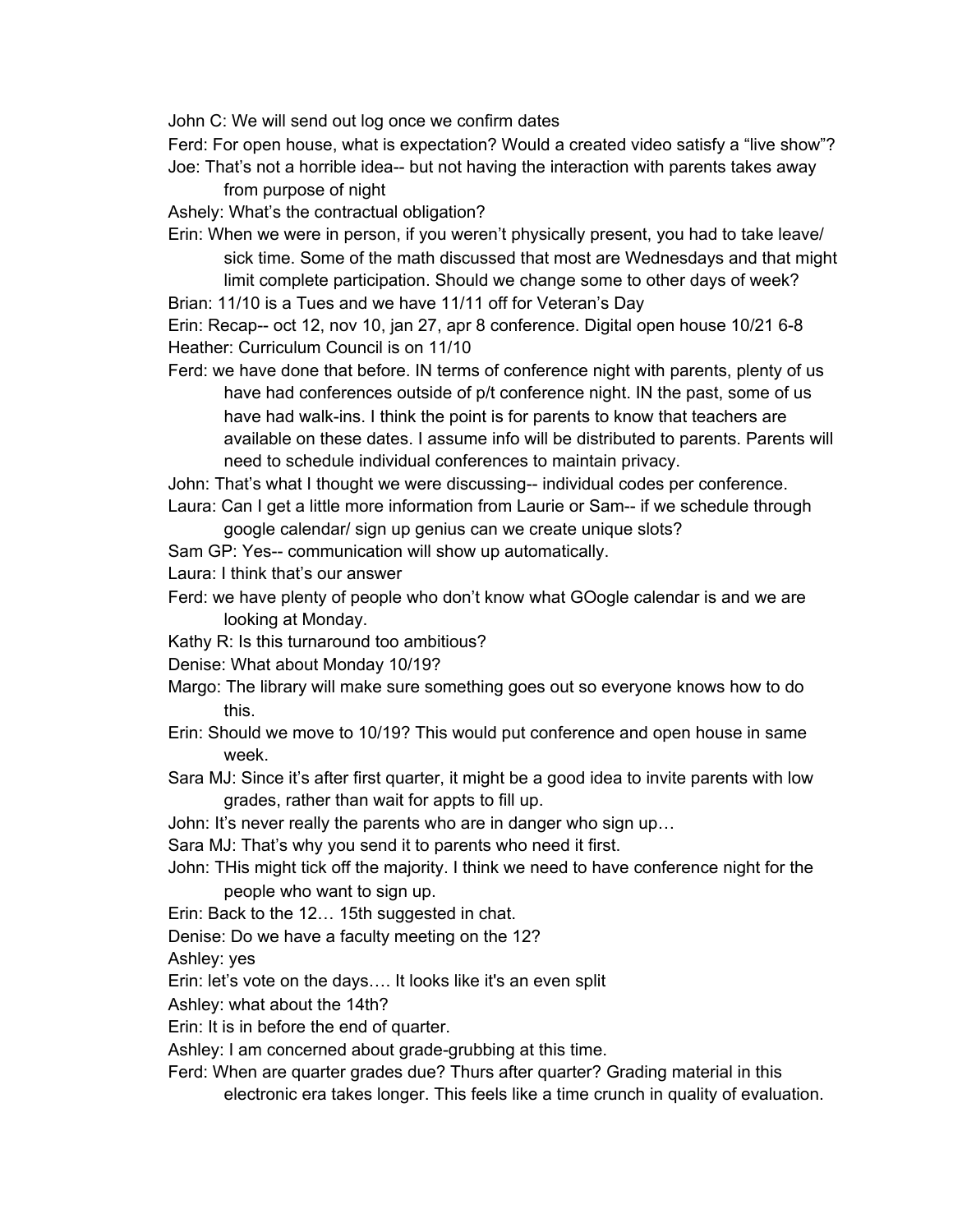Erin: I agree. It takes longer, but I have no answer regarding due dates for grades.

- Denise: Do we need a proposal to move forward? I propose the 10/14 for first quarter conference
- Erin: Remaining 11/10, 1/10, 4/8 open house 10/21. Ferd second's in chat. Let's vote. Looks like this will pass.

## *Conference and Curriculum days Yes- 17 No-0 Abstain-0*

# **Second Item: Honors Discussion-- John Chambers**

- John: Just want feedback regarding our initial discussion regarding making honors course a la carte. Please share what you got back.
- Denise: Science is for disbanding honors. We think 7,8,9 should CP and AA so learners can know who they are before making those choices.
- Sara MJ: Lots of people like honors bc of teaming. We questioned the difference between 9 honors and AA. Hope to replace with some sort of teaming… but if the block schedule is too constraining, would this even be possible? Could English and history be teamed?
- John: I want to be clear, when I initiated the discussion, it was not necessarily to disband all honors opportunities.
- Laura: This makes me think I misunderstood. Do you want to have honors and AA and CP classes? Or would honors classes just become AA
- John: No. I see a three-tiered structure.
- Laura: What do you envision the difference between AA and Honors being?
- John: That's the whole point: what's the difference now? What's the point? If we are saying the honors program has "something."
- Laura: As a former Latin honors teach, I think it is the interdisciplinary teaching that is supposed to go on in a team. That made complete sense, but then history curriculum changed (in 9)-- but we made it work bc of the legacy of Latin. But then science eliminated Latin. The original idea behind honors was to do interdisciplinary "stuff."
- Denise: Science doesn't really fit with the honors. IN ninth grade we have CP, AA and Honors… the AA classes are behind. Having three levels is moot.
- Patty: We think we should eliminate honors
- Brian: The others big piece is missing is that we used to be able to fit three bells together-- the building structure has changed. The interdisciplinary approach has lessened.
- Joe: If you talk to the honors teachers now, the science teachers often feel unfairly left out just bc of structure of courses. If we do honors a la carte, is it just AA? But what happens to any teaming? One might have to go.
- Brian: Scheduling difficulty--- team two bells rather than three.
- Sara mJ: To build on what Brian said and Laurie said in chat, if you went to 2 bells teamed in ⅞ that would be a nice transition to weaning off the team concept.

Ashley: I am concerned that parents will not understand

Joe: If we go to a la carte, honors would have to go.

Brian: AA grew out of the incoming 9th grade. In English, we AA for new students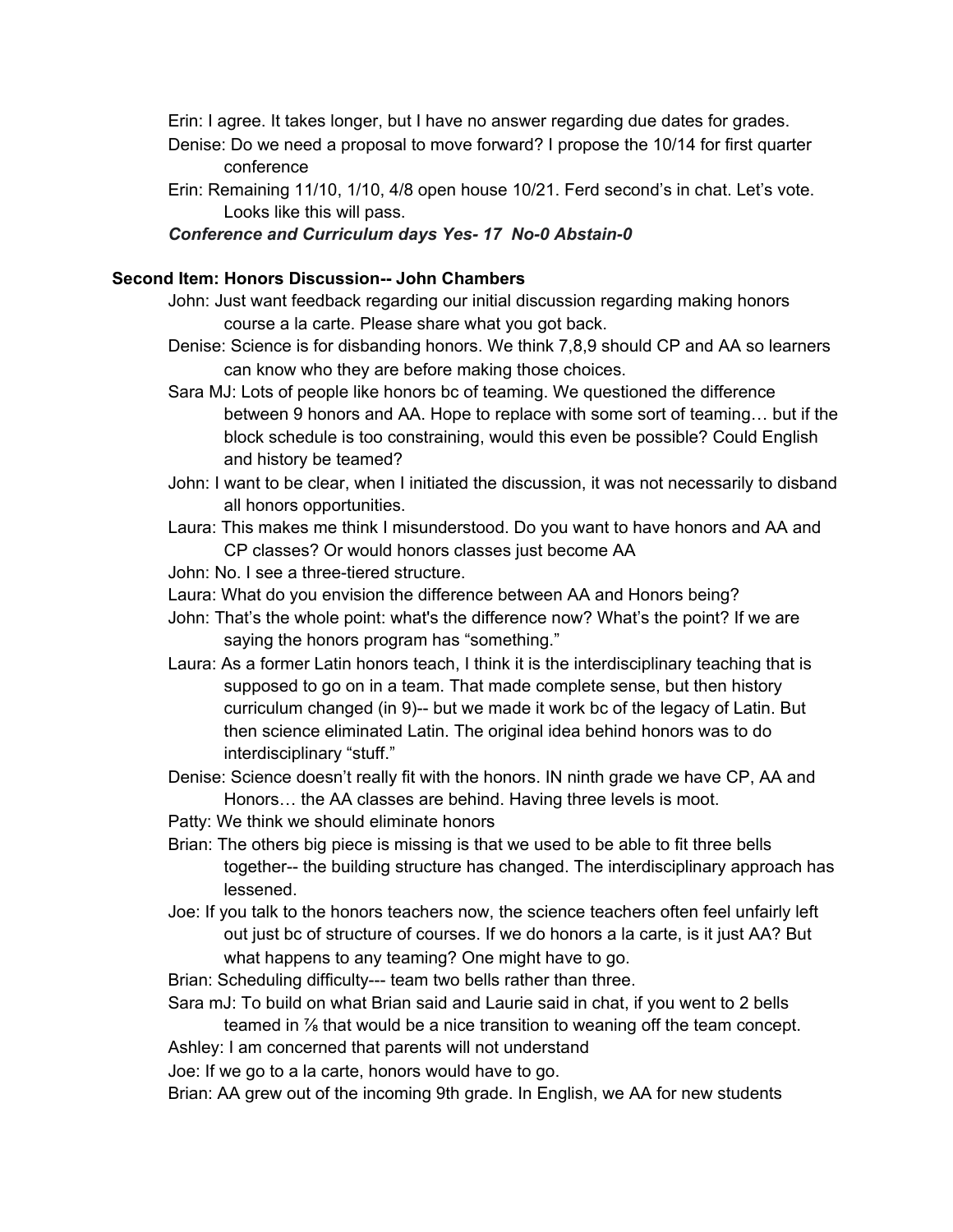couldn't get into honors. 9AA is honors--- without teaming. IN English AA is honors-- that's the way we look at it.

Laura: Are we talking about the demographics of honors? I think this is important. Jessica: If we got to just AA, some kids don't qualify by GPA, but teachers can

recommend for AA, which helps diversify.

Erin: We are at another five minutes. Can we motion to continue or are we finished.

- Brian Motions
- Laura Seconds
- Denise: I agree with Jessica. If we open to a la carte, we can recommend and allow kids to self-select their interests/ strengths.
- Erin: I've gotten a lot of emails about this. All of these emails were pro teaming. I like the idea of English and SS teaming together. This year is a good year to make these changes.
- Sara MJ: In SS, how do you decide if you want to take AA or regular? Lots of parents are deciding this. There isn't a gatekeeper for this. This isn't something student-driven
- Brian: There has been an explosion in 10AA. We need to open up more rigor in younger grades to increase rigor.
- John: Am I mistaken or are all of our jr high classes AA?
- Brian: Yes-- but that's just to differentiate from other CPS schools.
- Patty: Bc we are na accelerated school
- Ferd: that's not the case in math. We say "accelerated 7" not "pre-algebra"...
- John: My point is that honors is in 8 & 9-- in only one of those grades, is there a differentiation between AA and honors. If we said, we have English 8 and honors English 8… that's the differentiation. Kids are getting a false sense of what other kids are doing. Our program by nature is accelerated. There is not CP in grade 8-- just AA
- Laura: There is in Latin.
- Sara: What about the AA+ in 8 from a few years ago?
- Kathy R: That's didn't work-- we did AAH-- but that created some very awkward schedules.
- John: I am not looking for a decision today. But we need to talk more and put out feelers. It's going to be a huge issue for some parents who look at honors like a separate school. We should consider that but it shouldn't drive our school.
- Kathy R: I think as we have feelings about honors-- but we need to discuss HOW we provide acceleration in 7-9 grades. How are we meeting the needs of our kids? Erin: This is a good stopping point.

## **Next: Remote Learning Schedule- Kathy**

- Kathy: I want to credit Jessica for creating all of these schedules. THank you. Thanks to Margo for writing a petition to keep our Weds break day including rationale and research. We are waiting to hear back from the district. Has there been any update, Mr. Chambers?
- John: On phone-- listening, but can't talk.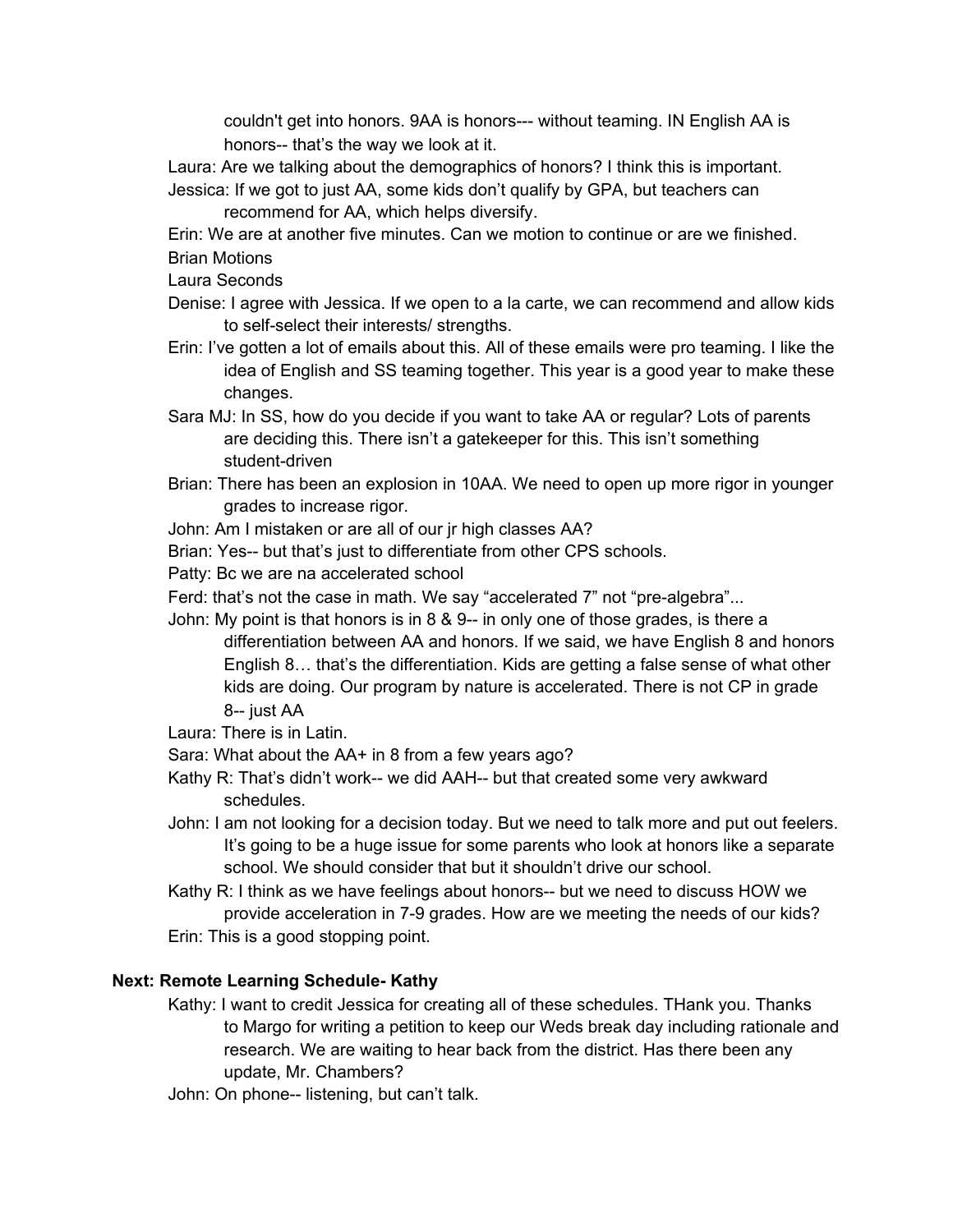Ferd: My understanding is that the PD is a once a month district-mandate. This should give us even more standing. The sanity of the teaching staff and students is reliant upon that Weds. This once a month meeting should support us.

Kathy: I think we are all on the same page in that regard.

- John: At this point, my last conversation with deputy supt, was to stay on our schedule. But I don't know if/ when that could change. There is a huge sentiment that we are getting special treatment… "Walnut teachers don't have to do the PD…" as the principal, I have to watch my timing of proposals. They don't want to perpetuate that feeling. ADDITIONALLY, when we have these discussions, do NOT need to go on Facebook or other social media. Other teachers are learning what we are doing and are complaining before we even propose these ideas. This undermines our efforts. Do not blast it all over social media. My proposals have been intercepted before I proposed them bc they were on social media and complaints went to the superintendent's office. Please share this with your departments.
- Kathy: The idea for Wednesday-- the five minute leeway is for quick breaks on Weds. Weds may have required meeting time for teachers in case students want teacher access. This is reflective of what is happening elsewhere in the district. Parents want more instructional time-- teachers can decide if meetings are required, but should be available. We also have other schedules prepared should this not be approved. If we approve all schedules, we don't' need to revisit

Erin: Two things: Schedule for Weds with rationale and then holiday schedule.

- Brian: What about taking it back to the department? I haven't talked to my people about it.
- Denise: I talked to my dept today.

Doreena: I did, too.

- Ferd: The holiday schedules are a slam dunk. The Weds flex day could be a different **Discussion**
- Erin: I think they are two separate proposals

Brian: what are these schedules? I haven't had a chance

Jessica: These are election week and veteran's day schedules. Thanksgiving week, will only be mon/ tues.

Danielle: other than the five minutes, this is the same, right?

Jessica: Yes

Sara: We weren't required to be online on Weds.

Kathy R: it's still not required attendance for class-- just to be clear.

- Erin: The only argument I have heard is in fine arts, a teacher who splits time between buildings is required in more than one place at one time. This affects two teachers/ Do we change policy for these teachers or do we wait for the district?
- Jessica: IF the schedule stays the same, we should be fine. If we flip flop, it will be a Problem

John C: for Chris, he may miss his 5th bell walnut class on Wednesday.

Erin: With our number of teachers, I am not sure how we can change everything for two. Jessica: Maybe Chris can have another time available. We will chec..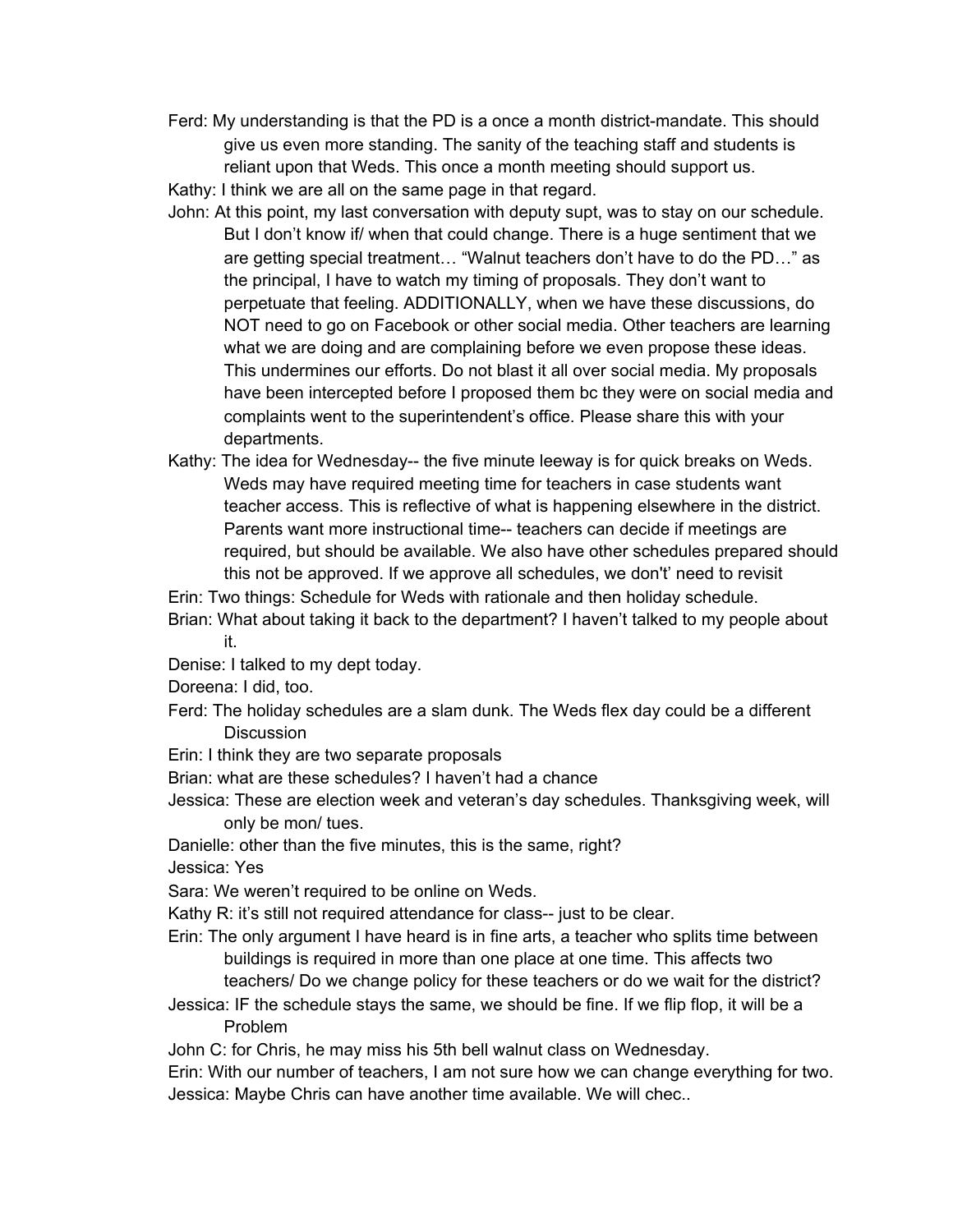Erin: Any other discussion on the proposals. Let's do holiday proposals. Denise: I propose we accept holiday schedule as presented Brian: Seconded Erin: That passes and one abstention. With the flex Weds schedule, do you have enough feedback to vote? I think we should vote this meeting in case the district comes to us. Brian: Agree

Joe: Agree

Erin: Proposal to accept?

Denise: I propose we accept the proposal with rationale

Laura: We are voting on the Weds schedule with five minutes

Erin: yes-- that will also pass.

*Holiday Schedules Yes-17 No-0 Abstain-1 Wednesday Flex Schedule Yes – 15 No –1 Abstain - 3*

Erin: Schedule for PD mondays if necessary?

Jessica: NO-- this is a district provided PD session. We are investigating if it's recorded.

It's only once a month. Other three weeks are teacher collaboration.

Erin: That's TBA

Brian: iN the meantime, we are supposed to be doing dept PD.

Jessica: What I would really like to recommend is tech training or horizontal/ vertical Teaming.

Brian: What about CEUs? Do we get credit? How?

Joe: There is a form the creator of PD fills out and participants sign. I will get that to everyone.

## **Last item: Remote learning best practices**

Erin: Lots of conversations about this proposal. This is just a suggestion based on what our students need. This is NOT a requirement for teachers. We hope to get some PD on the school calendar.

Jessica: We are going to provide PD there is also a video on the library youtube Channel (https://youtu.be/UumORUIxJaI). We have gotten a lot of feedback from parents that calendar makes it much easier to track work.. If you put the assignment in, it automatically updates. Assigning something via updates does not put items on calendar. We would really like for teachers to use calendar.

Erin: Is this what you are talking about? (showing Schoology screen)

Jessica: If students looks at calendar, they can see upcoming assignments from all classes, including color coding for organization. We can make a video on how to do this. Let me show an example. You can see each class is a different color. Click on the assignment and it goes directly to the assignment. It's like a digital planner.

Ashley: You can't link AP classroom to the calendar, but you can put the event. It won't